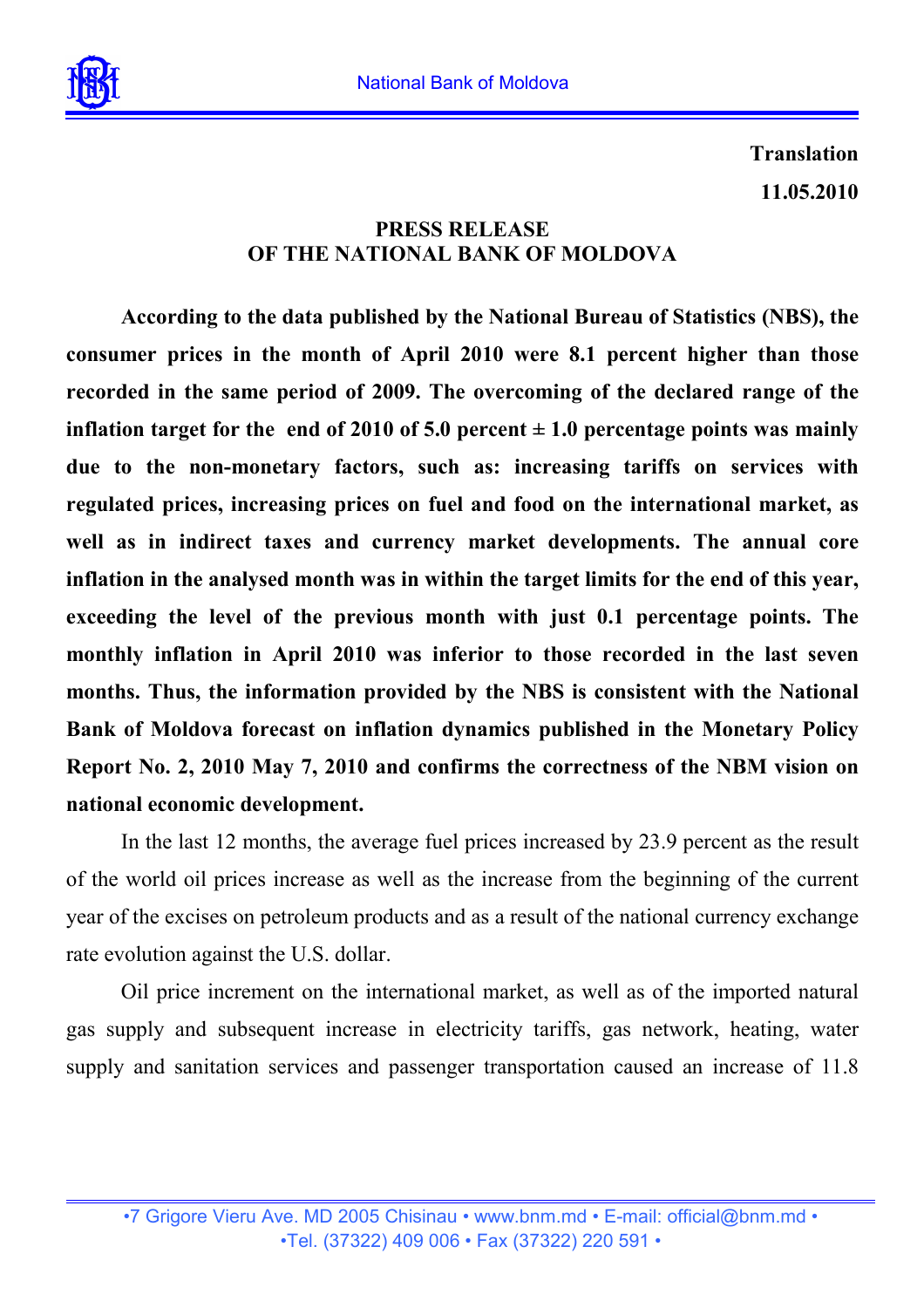

percent compared to the same period of the previous year of the tariffs of services with regulated prices.

The severe weather conditions from the beginning of this year and the dynamics of the international food prices have affected the average increase in food prices in the country. Thus, the average food prices in the month of April 2010 were 6.8 percent higher than in April 2009. Significant increases were recorded in sugar (with 70.5 percent), fresh fruits and vegetables (with 42.2 percent and 11.9 percent respectively), fish and fish products (by 9.9 percent), milk and dairy products (by 3.8 to percent).

The core inflation (inflation partial index) for the last 12 months, which is calculated by excluding the NBS prices that can not be influenced by the monetary policy measures promoted by the NBM, such as food and beverages, fuels and products and services with regulated prices, constituting in April 5.4 percent and being within the target limits. This level coincides with the core inflation forecast of the National Bank of Moldova under the new round of macroeconomic forecasting, whose results were published recently in the Monetary Policy Report No. 2, 2010.

The insignificant deviation of the forecasts from the National Bank of Moldova from the inflation index calculated by the NBS confirms the correctness of the NBM vision on the inflationary process and reports that exceeding the inflation target is only temporary and does not involve a major response of monetary policy while the effects of the inflation shocks of the current year will be dissipated so that the annual inflation in 2011 will register a single digit value.

The existence of the time required for the monetary policy memorandum determines the National Bank of Moldova to monitor and anticipate the further evolutions of the macroeconomic indicators, the situation of monetary and foreign exchange markets, international economic and environmental trends, maintaining the prudent position of the promoted monetary policy.